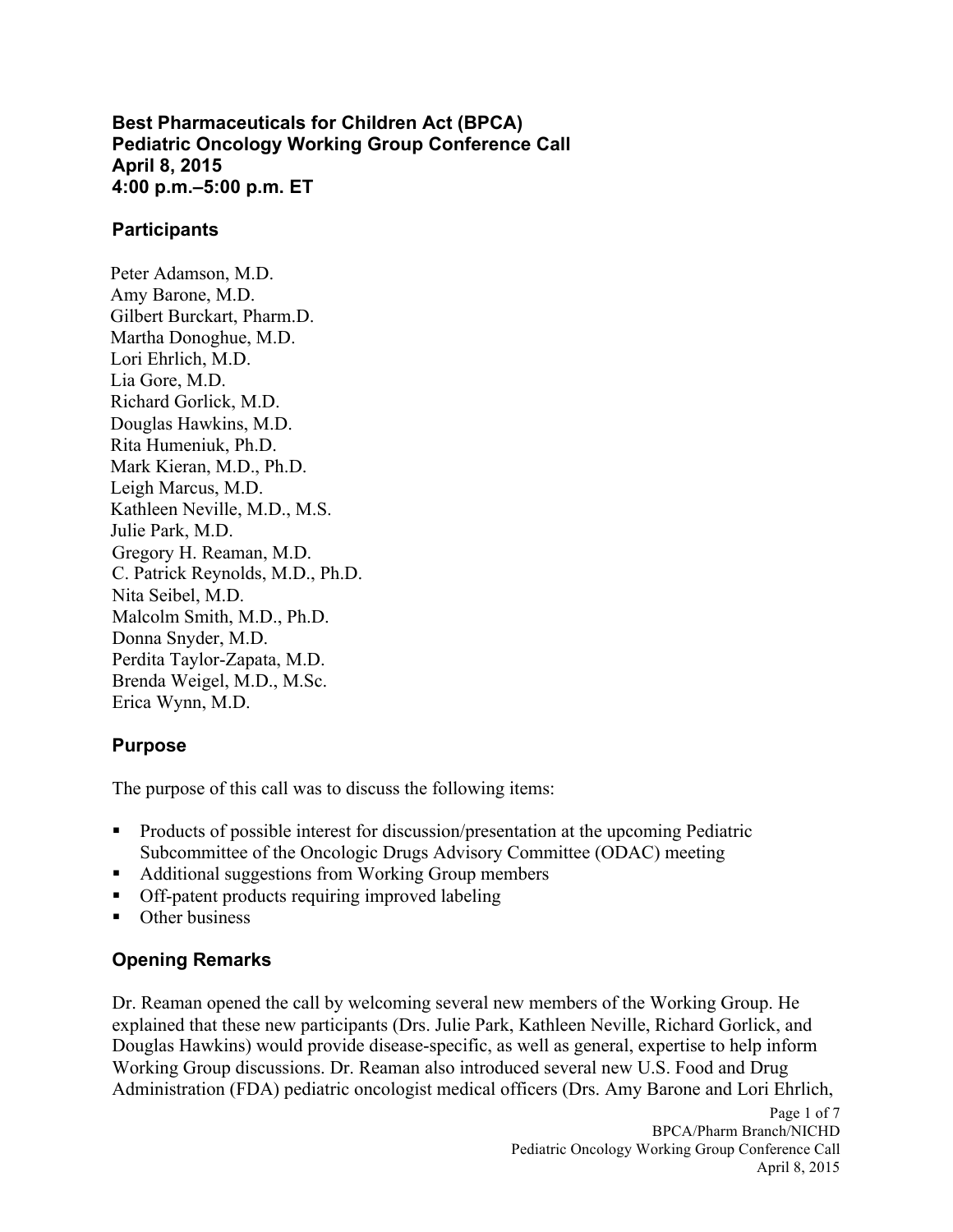as well as Drs. Leigh Marcus and Denise Casey), and pediatric pharmacologists from the FDA Office of Pharmacology and Office of Translational Sciences (Drs. Gilbert Burckart and Rita Humeniuk).

## **Pediatric Subcommittee of the ODAC Meeting: Products for Discussion**

 Dr. Reaman reiterated that the purpose of these calls is to provide an opportunity for the Working Group to discuss new and emerging pharmaceutical and biologic products that individual members might recommend for further discussion and that could be of particular interest for the pediatric oncology investigator community. Based on these discussions, FDA meeting in consideration of issuing a Written Request for any of these products. could then invite sponsors to come and present at the next Pediatric Subcommittee of the ODAC

Dr. Reaman stated that some of these products are further along in their development, while others are in much earlier stages of development. He also explained that there is no required or predetermined timeline for when the FDA would consider issuing a Written Request. Dr. Reaman asked Working Group members for their input and updates on the following products:

- $\blacksquare$  Lenvantinib
- **LIE704** (Novartis)
- PLX3397 (Plexicon)
- RO5509554 Emactuzumab (Roche)
- $\blacksquare$  CBL0137
- **PD-L1** inhibitors: MED14736 (AZ), MPDL3280A (Genentech)
- Telazoparib
- Olaratumab (PDGFR Ab; Lilly)
- Venetoclax

 forumulations. She noted that this product had promising indications for adults, suggesting potential use for pediatric cases, as well. Dr. Marcus listed adverse events (AEs) documented for appetite, and weight loss. Serious adverse reactions were hypertension, seen in 5 percent of the Marcus suggested that this product warrants further investigation of use with children. **Lenvantinib.** Dr. Reaman asked Dr. Marcus to comment on this product. Dr. Marcus explained that Lenvantinib is a multikinase inhibitor, given orally in tablet form, with several different this product, including fatigue, hypertension, diarrhea, myalgia, nausea/vomiting, decreased adult patients taking the medication, and pneumonia, which occurred in 4 percent of the adult patients using this product. Based on these initial findings and because it can be given orally, Dr.

 Dr. Weigel noted that a pediatric study is currently underway in Europe, and that the drug is being produced in 1-mg., 4-mg., and 10-mg. capsules. The developer very recently finished an adult suspension formulation, which could provide another "pediatric-accessible" option.

 develop a pediatric formulation. Dr. Reaman noted that as part of the Written Request, the developer would be required to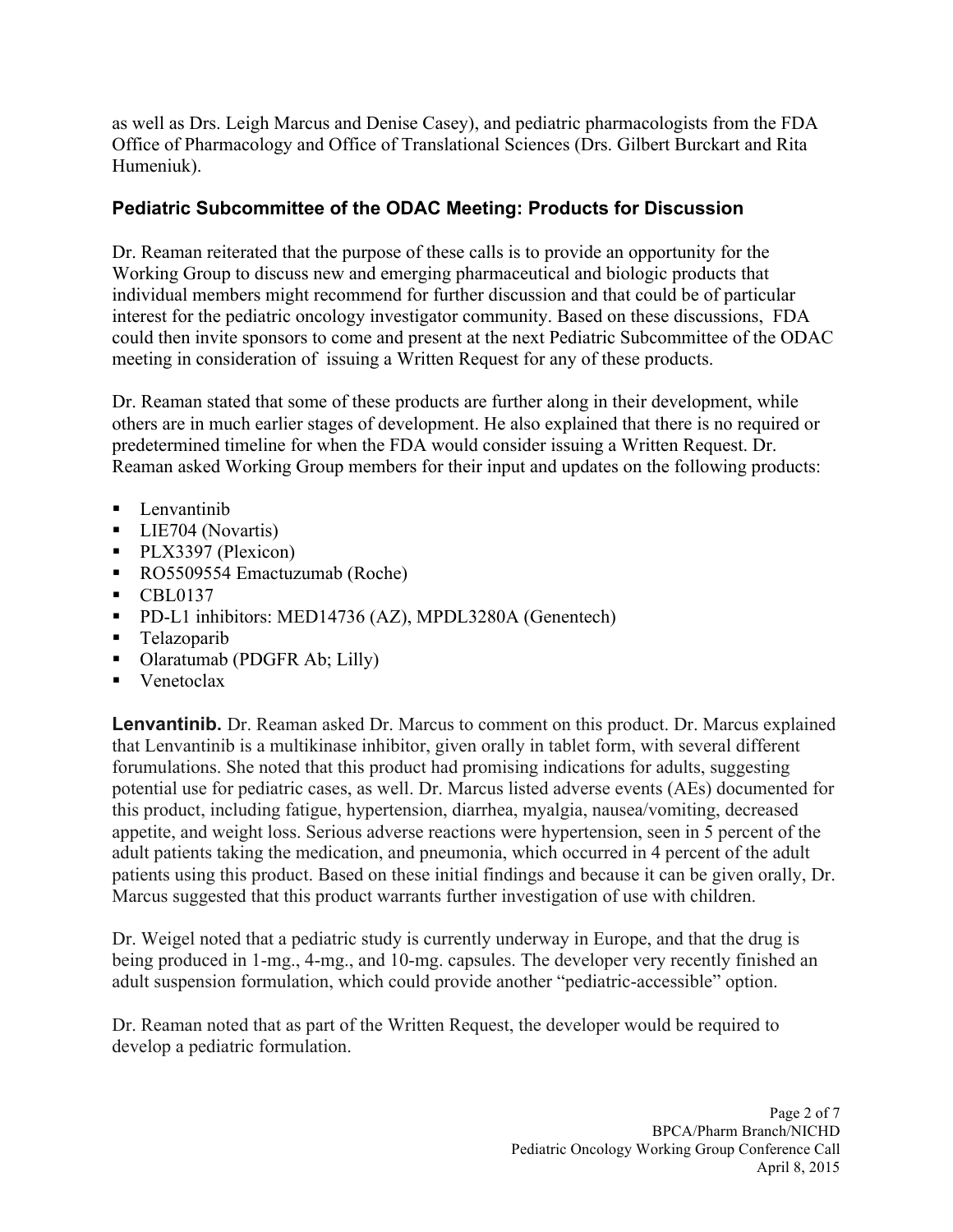Dr. Gorlick mentioned that the company that makes this product has approached the Bone Tumor Committee regarding moving ahead on an osteo-sarcoma-specific study. He explained that the manufacturer has already compiled some pre-clinical data.

 explained that discussing application to specific diseases becomes problematic because the FDA interested in further discussion of this agent. Dr. Reaman recommended making Subcommittee presentations as broad as possible. He then has to develop competing product lists. He concluded that the Working Group was

 **LIE704 (Novartis).** Dr. Reaman noted that this is a CDK4/6 inhibitor and that he had information that in *in vivo* models, this agent appears to be five times more potent than its that there is decreased incidence of hepatotoxicity in adults. predecessor inhibitor agent, currently being evaluated in children. Dr. Reaman also mentioned

 about what it allowed in the study of that agent (a precursor to LIE704). Dr. Park also noted that likely that there is broader interest in both agents beyond the AT/RT patient population. She also a single agent. Dr. Park noted that there was enthusiasm about an earlier Novartis product, which was studied in Atypical Teratoid/Rhabdoid Tumors (AT/RTs). She explained that Novartis was very specific because some pre-clinical data indicated possible application in other brain tumors, that it is pointed out that even though the first drug was somewhat disappointing, it was only evaluated as

a single agent.<br>Dr. Kieran explained that the developer was interested in studying this agent in AT/RT because in pre-clinical experiments, inhibition of the pathway had a dramatic impact on both *in vivo* and *in vitro* functioning of those cells. He noted that the only data he has seen were presented at a meeting, and that this information was not detailed. He also mentioned that although the results were somewhat disappointing, there were some children with AT/RT with prolonged stable disease.

 well as commitments to study other compounds in diseases such as leukemia. Dr. Weigel Participants were unsure about the manufacturer's intent to focus on further study of this drug, as suggested that there is real interest in multiple disease groups within the Children's Oncology Group (COG). She also pointed out that several studies are in a "holding pattern" regarding commitment to pediatric studies.

 Dr. Reaman concluded that there is rationale for inviting further discussion of LIE704 and presentation to the Working Group.

 this novel agent. He explained that this agent is a CSF1 inhibitor affects the tumor micro **PLX3397 (Plexicon).** Dr. Reaman noted that Dr. Casey had suggested that the group consider environment, resulting in epistasis. He stressed that this agent is in the very early stages of development, but that it displays novel mechanisms of action. Dr. Reaman noted that he is not aware of any pre-clinical pediatric tumor models, and asked the group to indicate whether or not they recommended this agent for further discussion and presentation before the Subcommittee.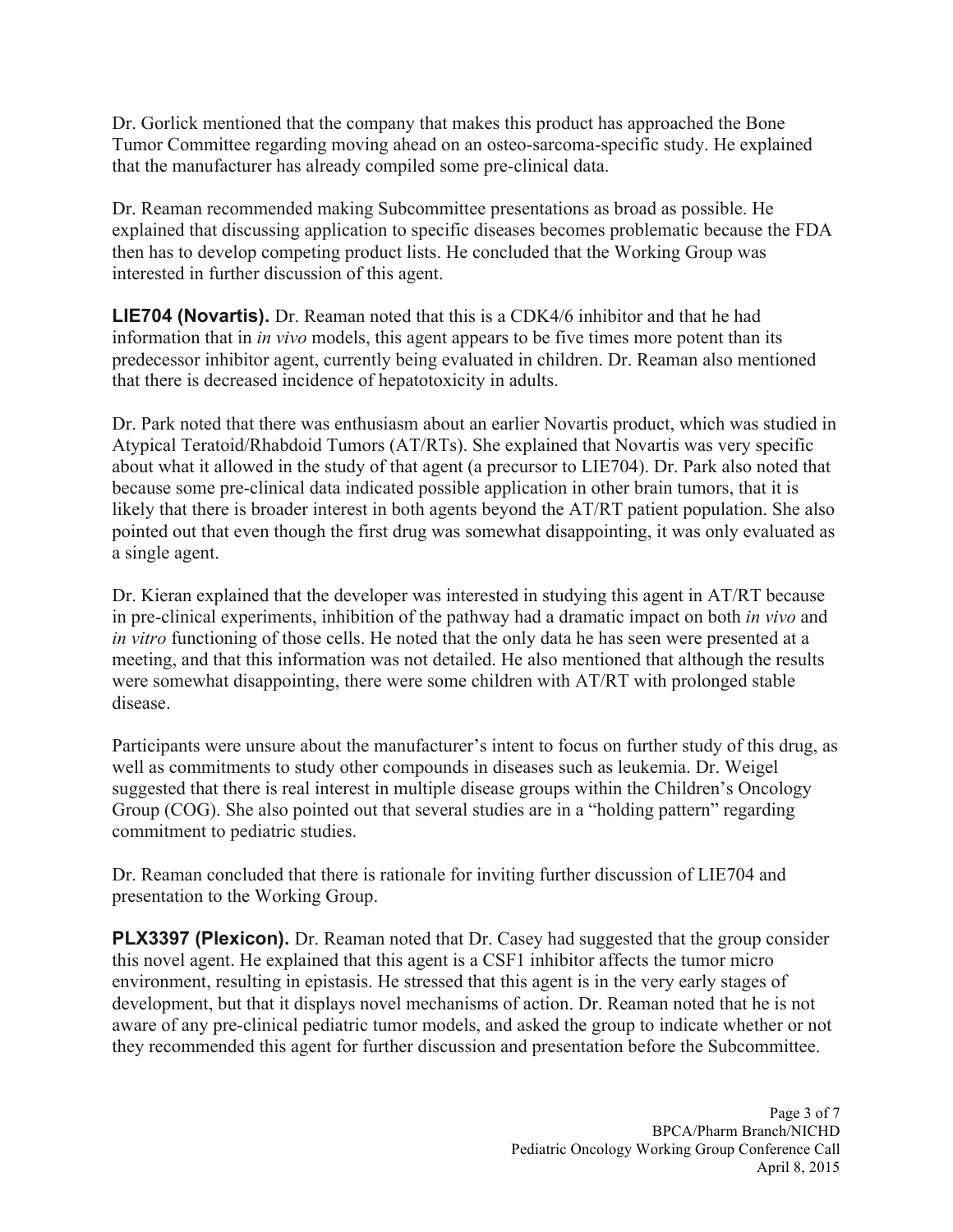Dr. Casey suggested that it would be interesting to review pre-clinical data to assess whether or data, it would difficult to take the next step in pursuing further discussion. not the impact is truly in the tumor micro environment. She emphasized that without pre-clinical

data, it would difficult to take the next step in pursuing further discussion.<br>Dr. Gorlick mentioned that this agent has been investigated by Memorial as a potential colony stimulating factor 1 (CSF1) inhibitor in patients with pigmented villonodular synovitis (PVNS). Because this condition is rare, undertaking a pediatric PVNS study would be very challenging.

 made in July 2015. However, Dr. Smith noted that the Program will keep this agent on a list to consider at that point. Dr. Reaman acknowledged that it was unclear if this agent would be restricted to patients with PVNS or if it had potential broader applicability to sarcomas in general. Dr. Smith indicated that the Pediatric Preclinical Testing Program (PPTP) currently does not have plans to evaluate this agent. He explained that the PPTP will not undertake any new studies until after new awards are

### **RO5509554 Emactuzumab (Roche) and PD-L1 inhibitors: MED14736 (AZ),**

 several PD-L1 inhibitors that participants had decided to discuss as a group. He noted that pediatric studies of PD-1 inhibitors are being conducted, but that it is unclear if there is interest **MPDL3280A (Genentech).** Dr. Reaman noted that RO5509554 Emactuzumab is one of in examining other PD-L1 inhibitors. He also pointed out that several of these inhibitors are being reviewed "in house" and are in various stages of development.

 Squibb (with Genentech) and the COG are also studying these agents. Dr. Smith explained that the Bristol-Myers Squibb study is a combination, starting with PD-1 and then adding PD-L1. Participants noted that Merck is planning a company-sponsored pediatric trial; Bristol-Myers

 given that they are currently being studied or will be studied. Dr. Reaman recommended that there is no need to include further discussion of these agents,

 found pre-clinical pediatric data very encouraging. This agent is available in intravenous (IV) or **CBL0137.** Dr. Reaman explained that Dr. Donoghue had recommended this agent from Cleveland BioLabs. Dr. Donoghue briefly summarized information on this agent, noting that she oral dosages. Preliminary data indicated promising results in neuroblastomas showing tumor stabilization. Clinical trials in adults are in the very early stages. She asked if any Working Group members had further or updated information from the developer.

 Dr. Weigel agreed that there would be potential broad interest; she also indicated that the developer is interested in pursuing pediatric studies, but only after the data "mature" and they are further along in their adult trials.

Dr. Donoghue recommended revisiting discussion of this agent within the next 6 to 12 months. Dr. Reaman remarked that the next Subcommittee meeting is scheduled for September 2015, and that it may be better to consider further discussion and presentation until more pre-clinical data are available. Dr. Donoghue offered to contact the developer for updated information on their adult clinical trials.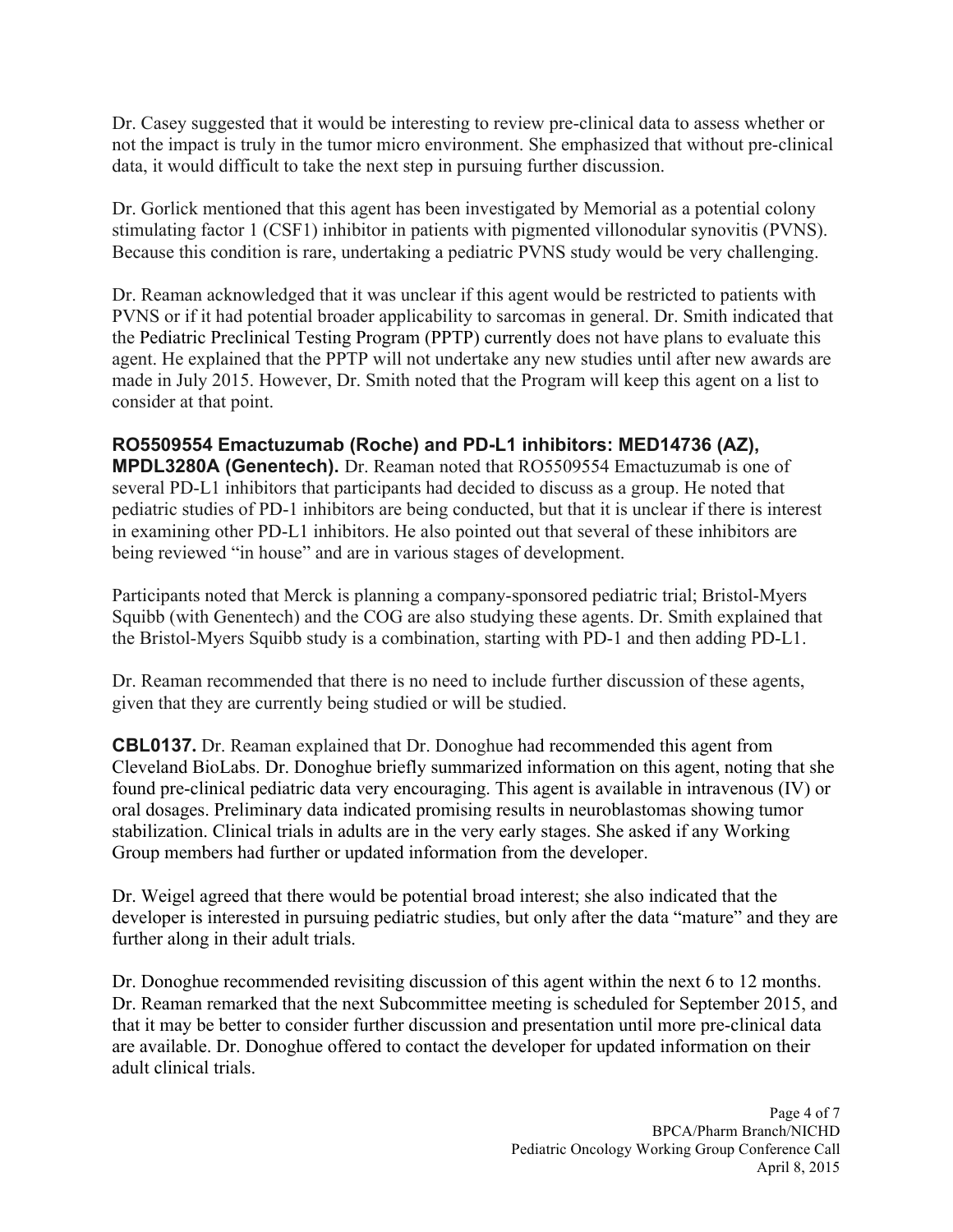**Telazoparib.** This agent is currently being studied in combination with temozolomide. Dr. Smith explained that a Phase I clinical trial is ongoing within COG, with a somewhat unique study design. He explained that COG found three study populations as particularly interesting.

 whether to wait until more results are available, or if the Working Group prefers to invite the Given that the Phase I study is underway, Dr. Reaman asked participants for their opinions on developer to discuss other areas for potential clinical evaluation at the Subcommittee meeting.

 because there are already plans for Phase II expansion that it may be more beneficial to wait until Dr. Smith noted that Phase I will have some Phase II expansion. Dr. Reaman recommended that expansion occurs. He emphasized, however, that invitations have yet to be issued to sponsors and if any Group members feel strongly about including this developer, they should contact him as soon as possible.

**Olaratumab (PDGFR Ab; Lilly).** Dr. Reaman noted that data have been compiled on activity histologic subgroups. However, given the degree of clinical activity, Dr. Reaman suggested that in certain sarcomas (lipo and leiomyosarcomas). Although preliminary results have been fairly dramatic, he explained that he is unaware of any pre-clinical studies of sarcomas other than those the Group might want to consider this agent for further discussion.

He asked Dr. Gorlick to discuss. He reported that the Eli Lilly product is being studied in a broad sarcoma trial, and that an industry-sponsored, pediatric Phase I trial is being planned. He agreed that this product may be worth further examination and discussion.

 **Venetoclax (Genentech/AbbVie).** Dr. Reaman explained that the pharmaceutical firm is interested in developing this product for use in myeloid malignancies. He also wondered if there are other potential opportunities for evaluating this agent.

Dr. Reynolds mentioned that a number of accommodation studies are being conducted using ABT199. He explained that it does have some interesting synergies in neuroblastomas, and that some zenograph data should be available by the summer. Although it is very early, he noted that there will be at least one subset that will show some interesting synergies with agents that are already clinically active. He also noted that this agent, administered orally, shows significant promise. However, he is not sure when the developer will conduct pediatric studies.

Dr. Reaman noted that the sponsor will be contacted to determine if the developer is interested in making a presentation for the Pediatric Subcommittee.

Dr. Reaman reminded participants that the next meeting of the Pediatric Subcommittee ODAC is scheduled for September 9, 2015. They will begin preparing invitations to some of the sponsors described during this call. He will keep Working Group members apprised regarding the status of those invitations.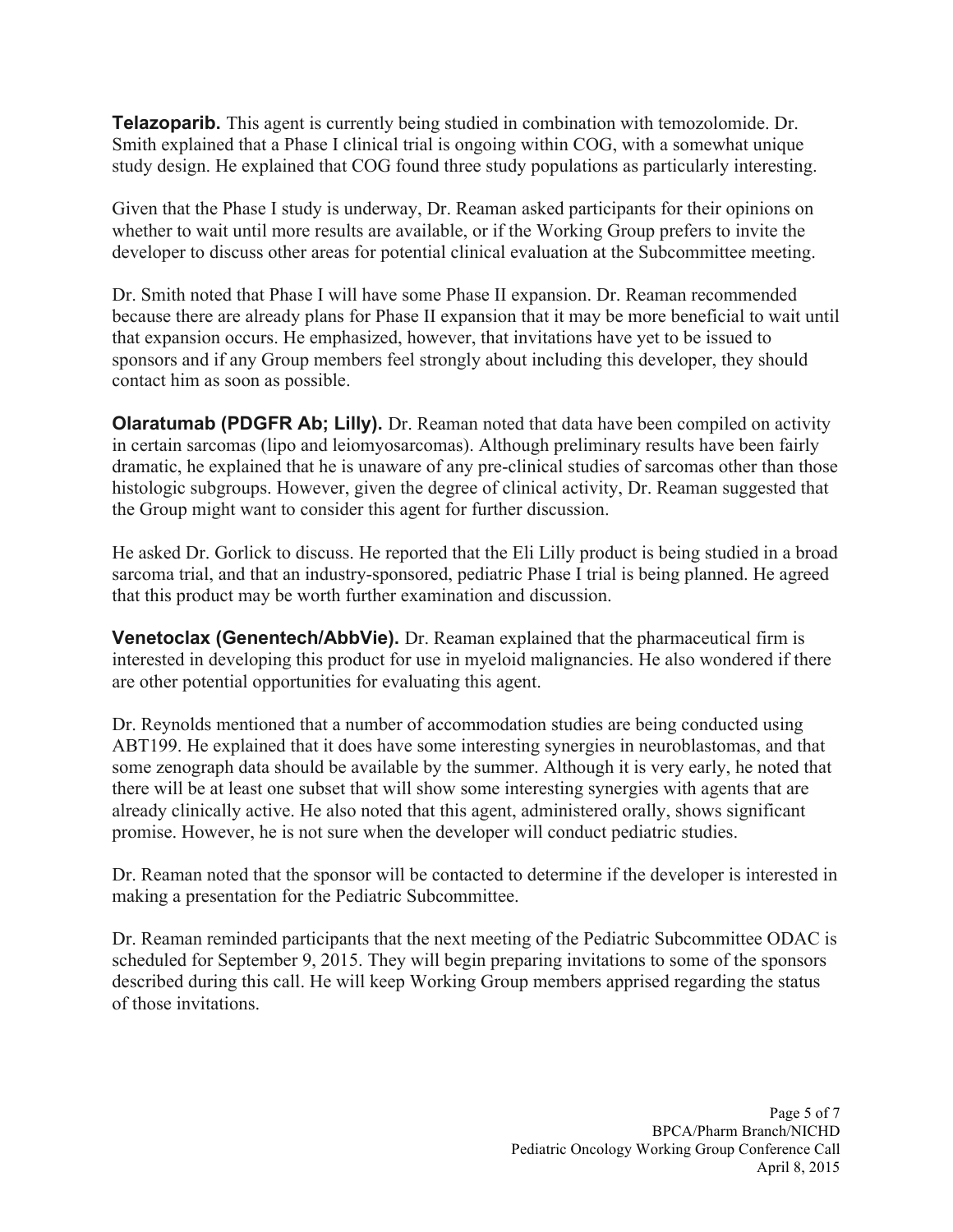### **Other Products for Potential Future Discussion**

Dr. Reaman asked participants to identify additional products to consider as possibilities for issuing a Written Request.

 Dr. Reynolds referred to his March 1, 2015, paper in *Clinical Cancer Research* on MM-398, a Pediatric Written Request for this agent. He explained that the manufacturer, Merrimack, is nanoliposomal irinotecan preparartion. He mentioned that Level 3, Phase I study has already been completed, with very interesting data, and that the developer is moving ahead with plans for registration for pancreatic cancer. Dr. Reynolds recommended that the Working Group issue a developing several products that show a lot of promise for pediatric cancers.

 neuroblastomas and leukemia, Dr. Reaman has not heard further from Roche. He is unaware of any discussion between Roche and investigators regarding a Proposed Pediatric Study Request. Dr. Smith inquired if there are any MDM2 inhibitors or other agents that may warrant further review. Dr. Reaman mentioned that Roche had made a presentation to the Pediatric Subcommittee after the last Working Group meeting regarding their MDM2 inhibitor. Although there had been initial interest in exploring the Roche product further, especially in

 Dr. Gore explained that the current adult study has two cohorts — a solid tumor cohort and a leukemia cohort. She noted that the leukemia cohort is just opening. She also noted that they are seeing prolonged thrombocytopenia in adults being treated in the current study. Dr. Gore discussed the current agent, NP28903 (the first agent was NP 9112). She explained that NP28903 is the agent currently being evaluated by Roche.

 She suggested that Roche is being cautious given these findings. Rather than not being interested in pediatric trials, she pointed out that the developer may be appropriately cautious. Dr. Reaman agreed that the developer is being cautious about the toxicities occurring in the current adult cohort, and that the sponsor had hoped that the second generation agent would be less myelosuppressive than the first version.

# **Off-Patent Drugs**

 of any new information on the status of this program on the feasibility of conducting additional studies in pediatric oncology. Dr. Reaman reported that a final agenda item was for the Group to discuss off-patent products for opportunities for issuing a Written Request to the NIH for drugs that are being used off label for which pediatric labeling is missing, insufficient, or inadequate. He noted that he is unaware

 activity on moving ahead on pediatric product labeling. He also noted that there have been funding issues. Dr. Reaman will follow up with Dr. Zajicek and Dr. Taylor-Zapata and report Dr. Reaman mentioned that a priority list has been generated, particularly for agents that have become more-or-less the standard of care. However, to his knowledge, there has been little or no back to the Working Group.